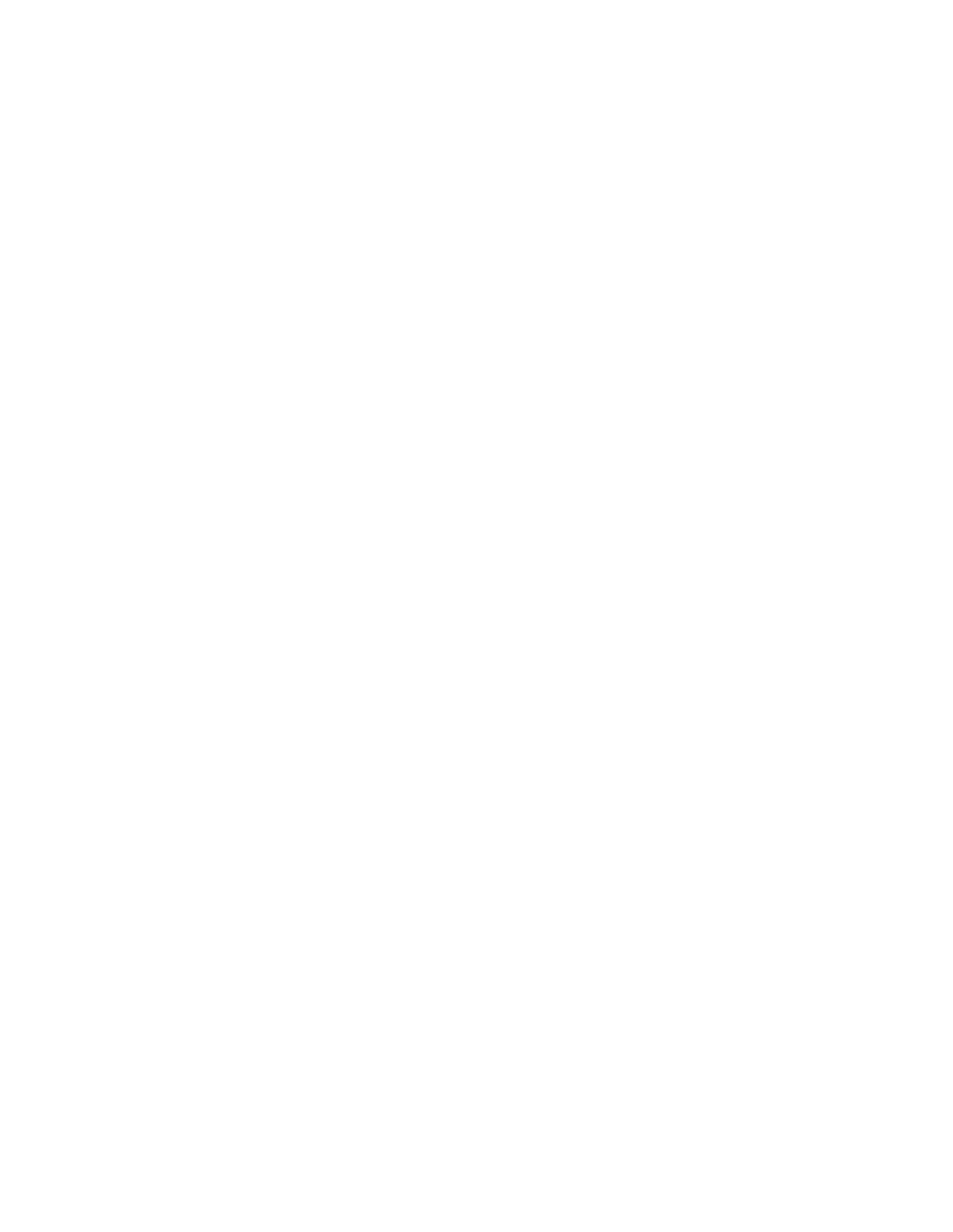### **BURKE, Justice.**

[¶1] In this consolidated appeal, Jason Miller challenges his convictions on several counts of illegal possession of controlled substances. He contends the district court erred in its denial of his motion to suppress evidence in each case. He also claims a violation of his right to a speedy trial in both cases. We find no error and affirm.

#### *ISSUES*

[¶2] Mr. Miller presents three issues:

1. Was the court's denial of Mr. Miller's motion to suppress in docket no. 6171 correct in light of the Fourth Amendment to the United States Constitution and Art. 1, § 4 of the Wyoming Constitution?

2. Was the court's denial of Mr. Miller's motion to suppress in docket no. 6192 correct in light of the Fourth Amendment to the United States Constitution and Art. 1, § 4 of the Wyoming Constitution?

3. Was there a violation of Mr. Miller's speedy trial rights pursuant to both the United States Constitution and the Wyoming Constitution and law?

### *FACTS*

[¶3] On October 18, 2006, Fremont County Sheriff's deputies and Wyoming Division of Criminal Investigation (DCI) agents executed a search warrant at the home of Randy Lowrey. Officers discovered marijuana and methamphetamine during the search. Mr. Lowrey identified Mr. Miller as one of his sources for the drugs. He told officers that he had purchased methamphetamine from Mr. Miller the night before and that he had also purchased marijuana from him. He also informed officers that he recently observed a large amount of controlled substances at Mr. Miller's home and provided details regarding where, in the residence, the drugs could be found. During the interview, Mr. Lowrey received two telephone calls from Mr. Miller. Mr. Lowrey did not answer the calls, but he recognized the incoming phone number and advised officers that Mr. Miller was the caller. He told officers that Mr. Miller lived nearby.

[¶4] Law enforcement officers immediately went to Mr. Miller's home. They found Mr. Miller in his vehicle in front of his residence. Officers asked him to exit the vehicle and he complied. The officers then handcuffed him and placed him in a patrol car. At that point, three officers performed a "sweep" of Mr. Miller's home to determine if anyone else was inside the residence. After discovering no one in the home, officers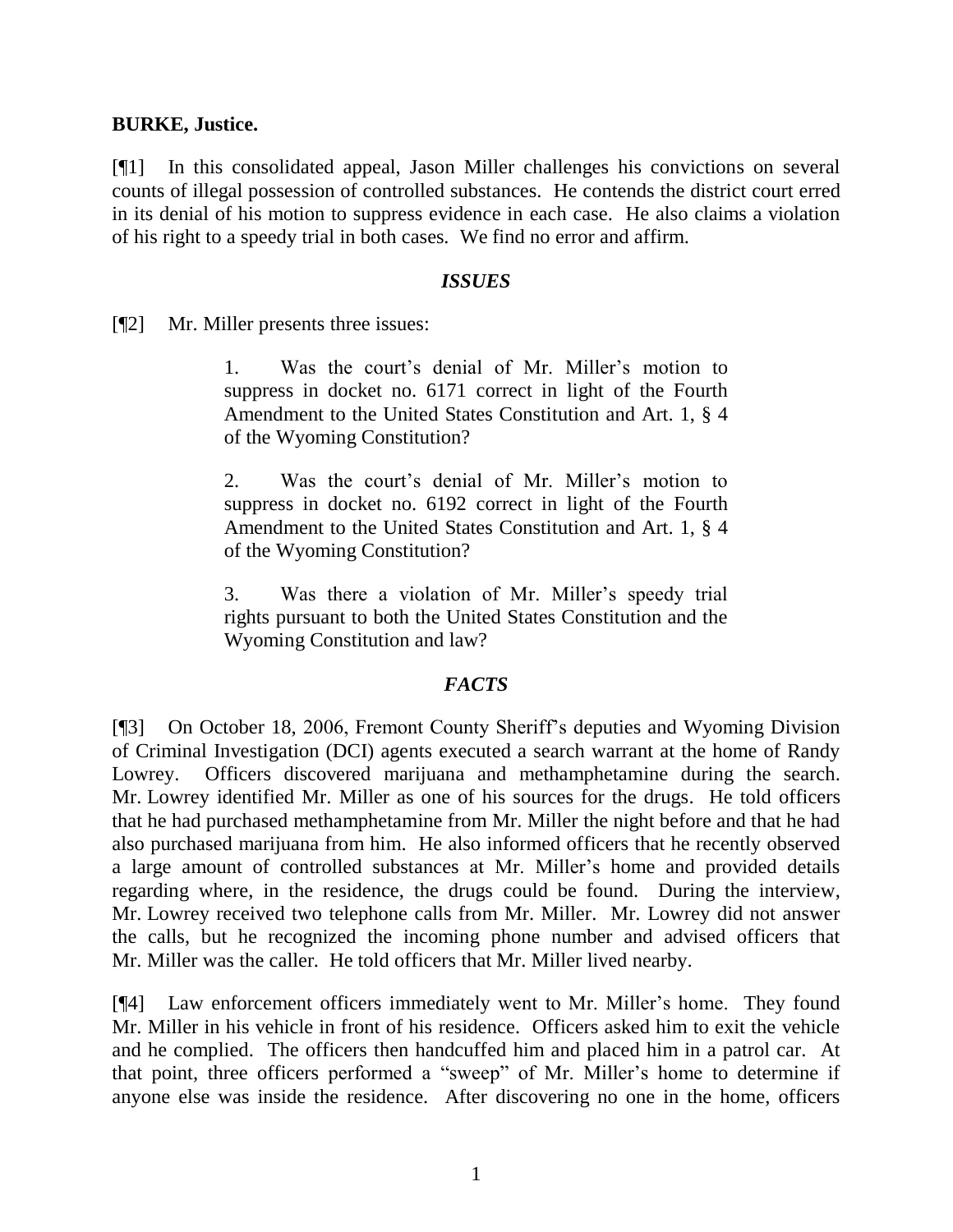exited the residence and waited outside while one of the DCI agents left to obtain a search warrant. According to the officers, the "sweep" was completed in approximately two minutes. Following the sweep, Mr. Miller's handcuffs were removed and he was released from the patrol car. Law enforcement officers questioned Mr. Miller further before allowing him to leave. In total, Mr. Miller was detained for approximately fortyfive minutes.

[¶5] In the meantime, officers maintained a perimeter around the home and waited for a search warrant. The DCI agent was able to obtain a search warrant for Mr. Miller's home and vehicle. Upon execution, officers discovered 7 ounces of marijuana, 3.4 grams of methamphetamine, and assorted drug paraphernalia in Mr. Miller's vehicle. In the home, officers found 34 ounces of packaged marijuana, an undetermined amount of loose marijuana, psilocybin mushrooms, and additional drug paraphernalia. Mr. Miller was charged with three criminal counts: felony possession of marijuana with intent to deliver in violation of Wyo. Stat. Ann. § 35-7-1031(a)(ii), misdemeanor possession of psilocybin in violation of Wyo. Stat. Ann. § 35-7-1031(c)(i)(A), and misdemeanor possession of methamphetamine in violation of Wyo. Stat. Ann. § 35-7-1031(c)(i)(C).<sup>1</sup> This case was

<sup>1</sup> Wyo. Stat. Ann. § 35-7-1031(a)(ii) (LexisNexis 2005) reads as follows:

(ii) Any other controlled substance classified in Schedule I, II or III, is guilty of a crime and upon conviction may be imprisoned for not more than ten (10) years, fined not more than ten thousand dollars (\$10,000.00), or both[.]

Wyo. Stat. Ann. §§ 35-7-1031(c)(i)(A) and (c)(i)(C) read, in pertinent part, as follows:

(c) It is unlawful for any person knowingly or intentionally to possess a controlled substance unless the substance was obtained directly from, or pursuant to a valid prescription or order of a practitioner while acting in the course of his professional practice, or except as otherwise authorized by this act. Any person who violates this subsection:

(i) And has in his possession a controlled substance in the amount set forth in this paragraph is guilty of a misdemeanor punishable by imprisonment for not more than twelve (12) months, a fine of not more than one thousand dollars (\$1,000.00), or both. . . . For purposes of this paragraph, the amounts of a controlled substance are as follows:

> (A) For a controlled substance in plant form, no more than three (3) ounces;

<sup>(</sup>a) Except as authorized by this act, it is unlawful for any person to manufacture, deliver, or possess with intent to manufacture or deliver, a controlled substance. Any person who violates this subsection with respect to: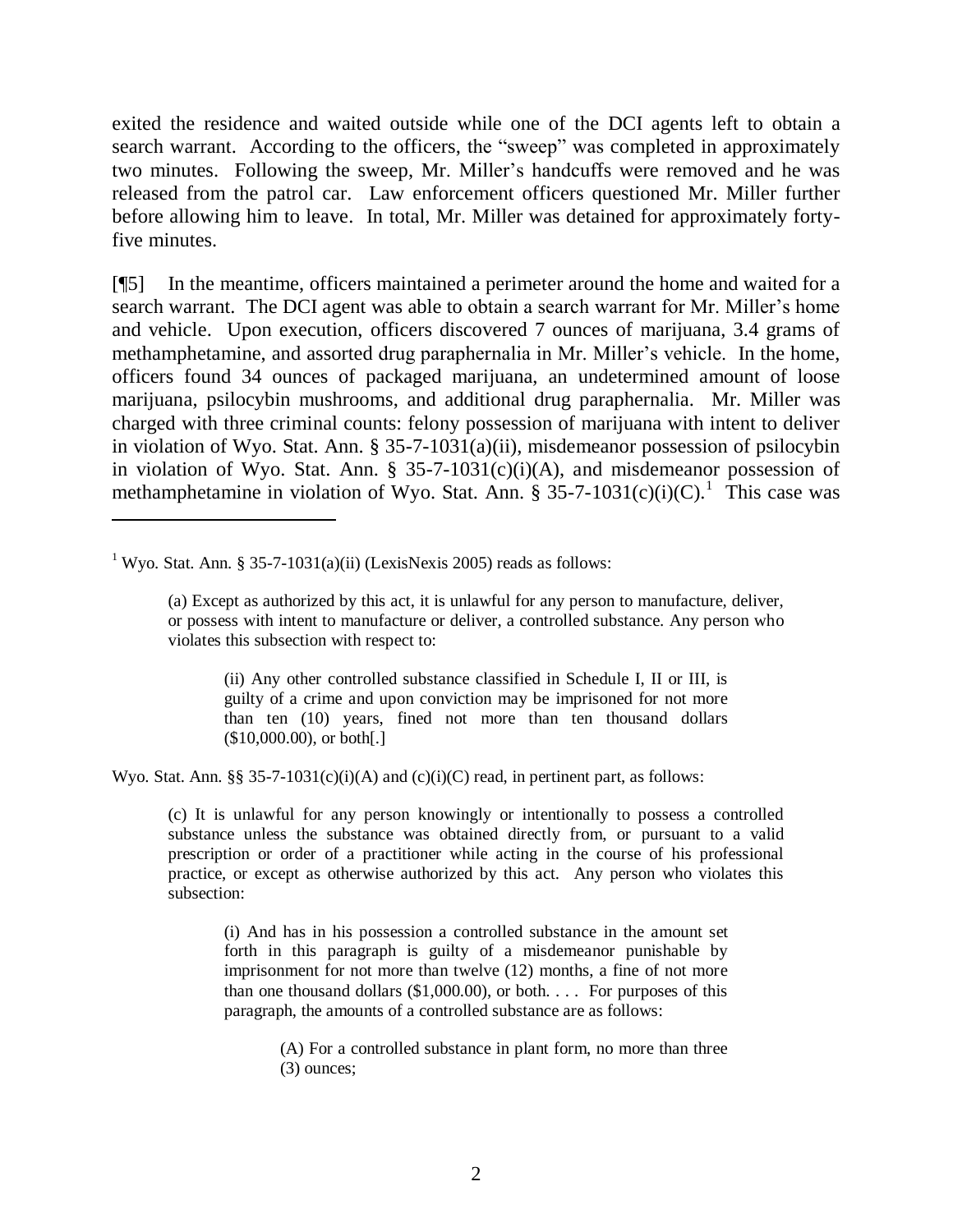docketed in the district court as criminal case no. 6171. Mr. Miller was released on bond.

[¶6] After his release, a Fremont County Sheriff's Deputy received an anonymous tip that Mr. Miller and his fiancée<sup>2</sup> had driven to Phoenix, Arizona and purchased controlled substances. A few days later, the deputy saw Mr. Miller and stopped to talk with him. Relying upon one of the conditions of Mr. Miller's bond, the deputy requested that Mr. Miller submit to a urinalysis test. Mr. Miller consented to the test. He tested positive for marijuana and cocaine. During this encounter, Mr. Miller admitted he had traveled to Arizona to visit his father but denied purchasing drugs.

[¶7] The deputy then sought out Mr. Miller's fiancée. After receiving information that she was seen going to her mother's house, he attempted to contact her there. When he arrived at the residence, the deputy observed a vehicle in the driveway matching the informant's description of the car driven to Arizona. The deputy spoke with the fiancée's mother who told him her daughter had left the car and its keys at the house while she and her father traveled to Cheyenne for a medical appointment. In response to an inquiry from the deputy, mother advised that the vehicle was registered in her name and consented to a search of the vehicle. Before searching the vehicle, the deputy asked that a "drug detection canine" be dispatched. Upon arrival, the dog alerted to the vehicle. The deputy then searched the vehicle and found drug paraphernalia and more than 20 ounces of marijuana. Mr. Miller was not present during the search. He was subsequently arrested and charged with conspiracy to distribute marijuana in violation of Wyo. Stat. Ann. §§ 35-7-1031(a)(ii) and 35-7-1042, and possession of marijuana with intent to deliver in violation of Wyo. Stat. Ann. § 35-7-10 $31(a)(ii)$ .<sup>3</sup> This case was docketed in the

> (C) For a controlled substance in powder or crystalline form, no more than three (3) grams[.]

 $2$  It is not necessary to identify this individual by name. The anonymous tip to the deputy identified her as Mr. Miller's girlfriend. However, in the motion to suppress, she was identified as his fiancée. Mr. Miller contends that the nature of this relationship supports his assertion that he had a reasonable expectation of privacy in her vehicle. We will refer to her as his fiancée.

 $3$  Wyo. Stat. Ann. § 35-7-1042 reads as follows:

. . .

Any person who attempts or conspires to commit any offense under this article within the state of Wyoming or who conspires to commit an act beyond the state of Wyoming which if done in this state would be an offense punishable under this article, shall be punished by imprisonment or fine or both which may not exceed the maximum punishment prescribed for the offense the commission of which was the object of the attempt or conspiracy.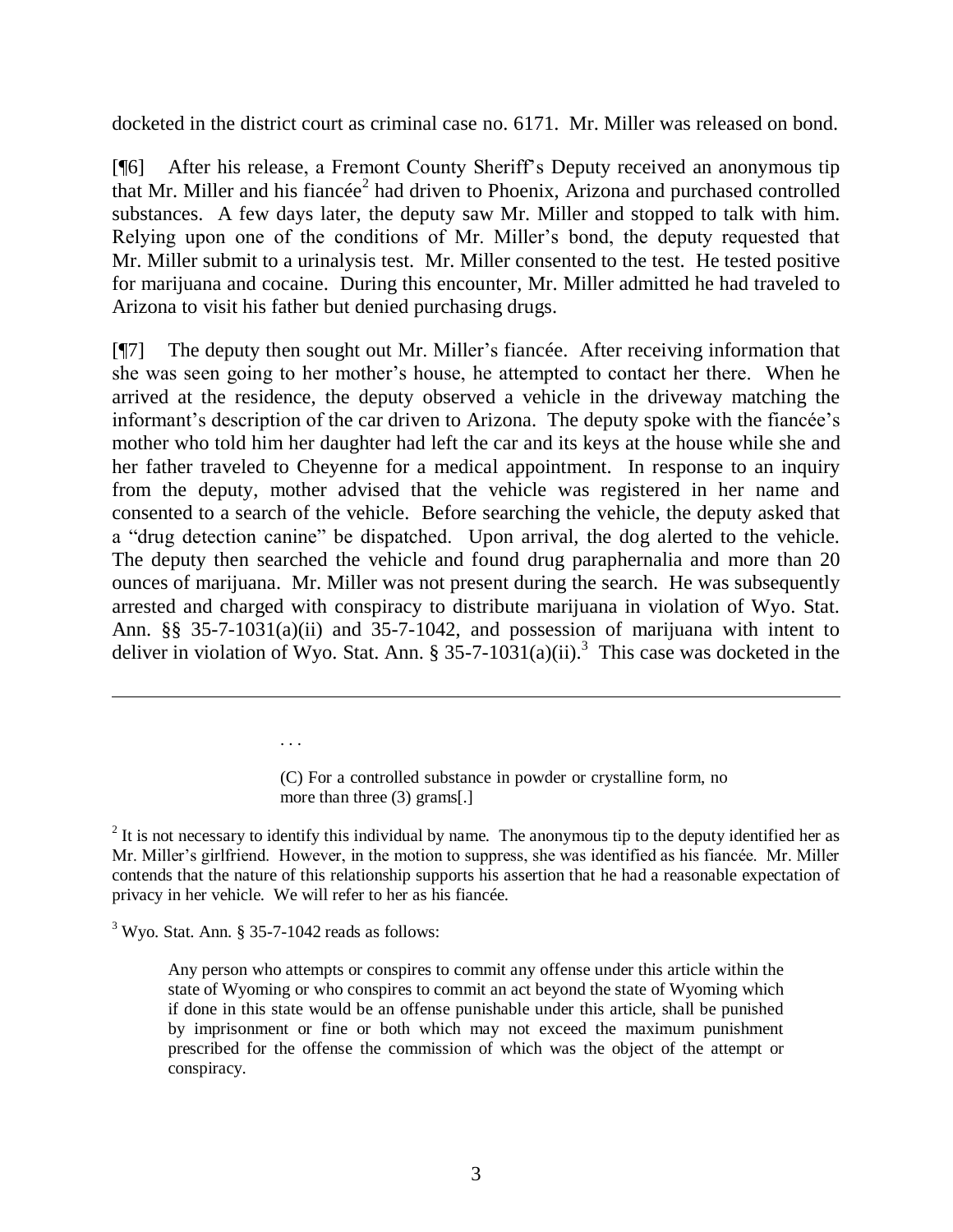district court as criminal case no. 6192.

[¶8] During the course of the legal proceedings, Mr. Miller had six attorneys. Some of these attorneys withdrew at Mr. Miller's request. As a result of the numerous changes in Mr. Miller's representation, as well as other factors, including a court-ordered psychiatric evaluation, both proceedings were delayed considerably. Mr. Miller filed a written waiver of his right to speedy trial on two occasions.

[¶9] Mr. Miller moved to suppress evidence derived from the searches in both cases. In each case, the court denied the motion. A jury found Mr. Miller guilty of all three counts charged in docket no. 6171. He appealed that conviction. In docket no. 6192, Mr. Miller entered a conditional plea of *nolo contendere*, reserving the right to appeal the denial of his motion to suppress. He subsequently filed an appeal in that case. We consolidated the appeals.

## *DISCUSSION*

## **A. Motions to Suppress**

## *Standard of Review*

[¶10] This Court reviews a district court's ruling on a motion to suppress evidence *de novo*, giving deference to the trial court's findings of fact, unless they are clearly erroneous. *Gompf v. State*, 2005 WY 112, ¶ 14, 120 P.3d 980, 984-85 (Wyo. 2005). When a claim is raised for the first time on appeal, the appellant has the burden of establishing plain error. *Strange v. State*, 2008 WY 132, ¶ 4, 195 P.3d 1041, 1043 (Wyo. 2008). To establish plain error, Mr. Miller must show: (1) the record is clear about the incident alleged as error; (2) there was a transgression of a clear and unequivocal rule of law; and (3) he was denied a substantial right which materially prejudiced him. *Duke v. State*, 2009 WY 74, ¶ 22, 209 P.3d 563, 571 (Wyo. 2009).

# **Docket No. 6171**

 $\overline{a}$ 

[¶11] Mr. Miller contends the sweep of his home violated his Fourth Amendment right to be free from unreasonable searches because officers entered his home without a search warrant.<sup>4</sup> There are "well-delineated exceptions to the warrant requirement." *Vassar v*.

<sup>&</sup>lt;sup>4</sup> Although Mr. Miller formulates his statement of the issues in terms of the Wyoming and Federal Constitutions, when advancing an independent argument under the state constitution, an appellant must present a "precise [and] analytically sound approach." *Yoeuth v. State*, 2009 WY 61, ¶ 34, 206 P.3d 1278, 1286 (Wyo. 2009). Because Mr. Miller does not articulate any basis for interpreting the Wyoming Constitution more broadly than its federal counterpart, we will limit our review to a claimed violation of the United States Constitution. *Flood v. State*, 2007 WY 167, ¶ 13, 169 P.3d 538, 543 (Wyo. 2007).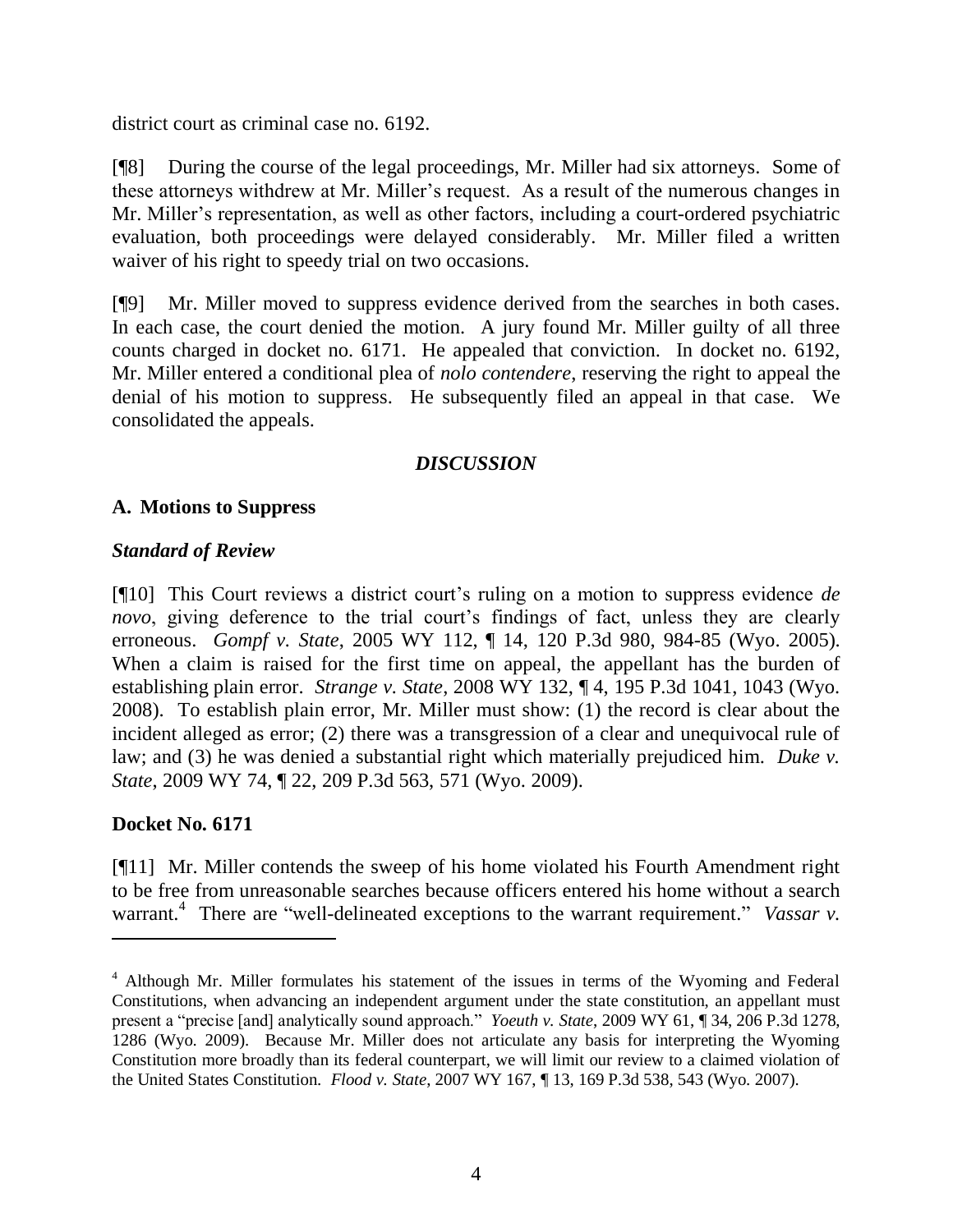*State*, 2004 WY 125, ¶ 19, 99 P.3d 987, 995 (Wyo. 2004). Among them is the exception for exigent circumstances. *Pena v. State*, 2004 WY 115, ¶ 29, 98 P.3d 857, 870 (Wyo. 2004). In order for the exception to apply, the government must establish that the officers had probable cause supporting the search and that exigent circumstances made it impracticable to obtain a warrant before conducting the search. *Id.* Among the exigent circumstances justifying a warrantless search is a need "to prevent the imminent destruction of evidence.‖ *Id*.; *Jones v. State*, 902 P.2d 686, 691 (Wyo. 1995).

[¶12] We applied the exigent circumstances exception to a warrantless entry in *Rideout v. State*, 2005 WY 141, 122 P.3d 201 (Wyo. 2005). In *Rideout*, officers went to the defendants' residence to investigate drug-related activities. As they exited their vehicles, they smelled burning marijuana coming from the residence, and the officers realized "their presence was known to the occupants."  $Id.$ ,  $\P$  $[$  5, 24, 122 P.3d at 203, 208. At that point, officers decided to enter the house and secure it to prevent the destruction of evidence before seeking a search warrant. *Id*., ¶ 7, 122 P.3d at 203. We affirmed the denial of the motion to suppress and found no Fourth Amendment violation because: (1) officers possessed probable cause that a crime was being committed within the residence; (2) exigent circumstances justified the warrantless entry to secure the residence and prevent destruction of any evidence; and (3) the officers refrained from searching the home until they had authorization—either in the form of consent or a search warrant. *Id*., ¶ 25, 122 P.3d at 208. The district court found similar justification in this case.

[¶13] The district court determined that Mr. Lowrey was a reliable and credible witness and that the information he provided was sufficient to establish probable cause. When an officer receives information from an informant, it must be evaluated under the totality of the circumstances. *Holzheuser v. State*, 2007 WY 160, ¶¶ 8, 10, 169 P.3d 68, 74-76 (Wyo. 2007). This Court has held that certain factors are relevant in determining whether an informant's statements contain the requisite indicia of veracity and basis of knowledge, including:

> whether the informant has previously given reliable information to law enforcement; whether the statements of the informant are against the informant's penal interests; whether the informant acquired knowledge of the events through firsthand observation; whether the amount of detail provided is sufficient to make the statement self-verifying; the interval between the date of the events and the law enforcement officer's application for a warrant; and the extent to which law enforcement officers have corroborated the informant's statements.

*Schirber v. State*[, 2006 WY 121, ¶ 8, 142 P.3d 1169, 1173 \(Wyo. 2006\)](http://www.lexis.com/research/xlink?app=00075&view=full&searchtype=get&search=2006+WY+121%2C+P8) (citing *Illinois v. Gates*, 462 U.S. 213, 233-34, 103 S.Ct. 2317, 2329-30, 76 L.Ed.2d 527 (1983); *United*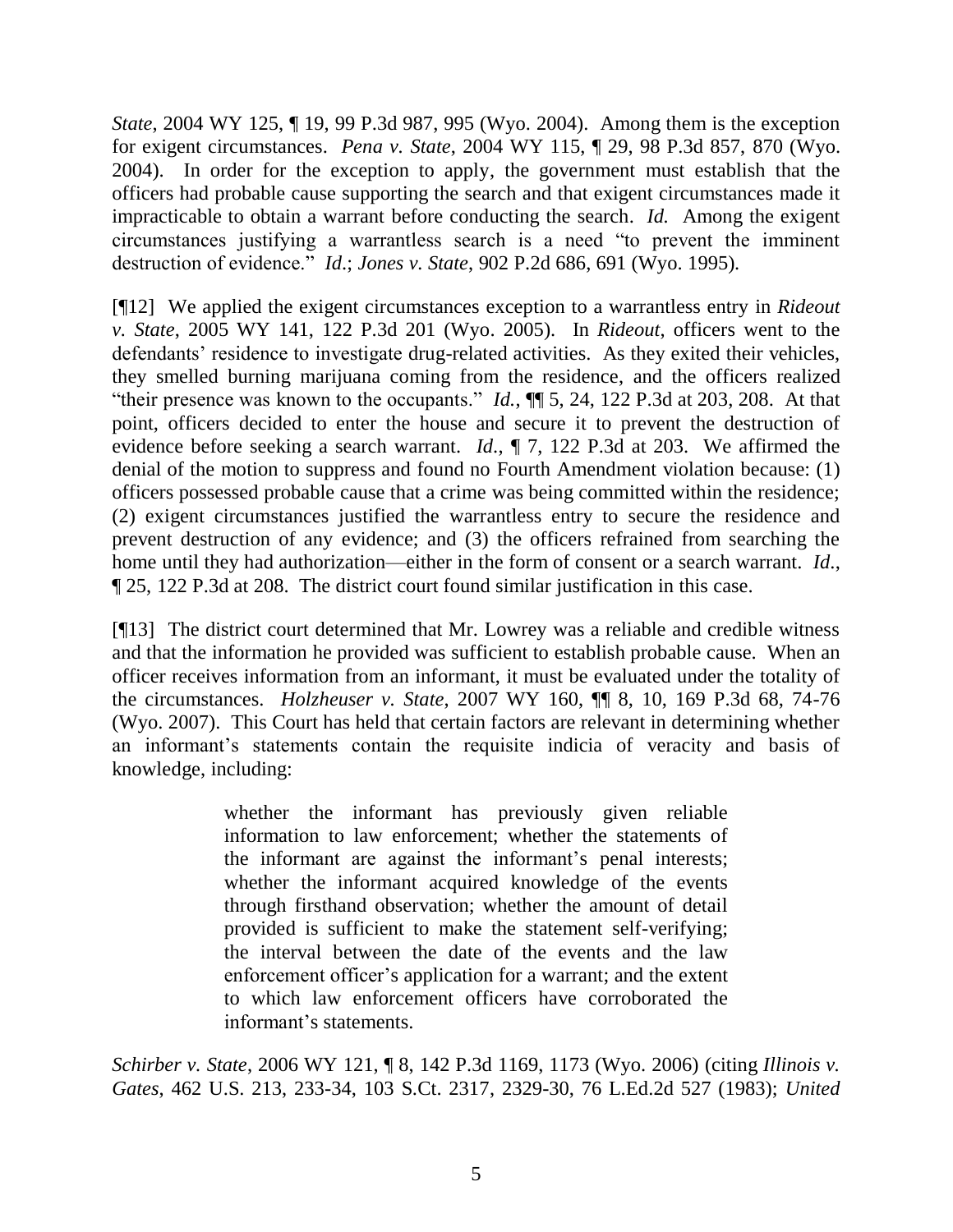*States v. Harris*, 403 U.S. 573, 583-85, 91 S.Ct. 2075, 2082, 29 L.Ed.2d 723, 734 (1971); *United States v. Mykytiuk, 402 F.3d 773, 776-77 (7<sup>th</sup> Cir. 2005); <i>United States v. Zayas-Diaz*, 95 F.3d 105, 111 (1<sup>st</sup> Cir. 1996)).

[¶14] Many of these indicia of reliability are present in this case. Mr. Lowrey told law enforcement officers that he had purchased methamphetamine from Mr. Miller the night before and that he had recently been in Mr. Miller's residence. His admission that he had purchased drugs was a statement against his penal interests. *Bonsness v. State*, 672 P.2d 1291, 1293 (Wyo. 1983). "Such admissions of crime 'carry their own indicia of credibility—sufficient at least to support a finding of probable cause to search.<sup>'"</sup> *Id*. (quoting *Harris*, 403 U.S. at 583, 91 S.Ct. at 2082). He described Mr. Miller's home in some detail. He mentioned that Mr. Miller stored the drugs in a gray duffle bag and a safe located in the residence. He provided the officers with the location of the safe. Additionally, Mr. Lowrey's statements were made in close temporal proximity to the events and observations he described. In short, Mr. Lowrey's statements to the officers were based upon firsthand knowledge, were against his penal interests, and were close in time to the events he described. We find no error in the district court's determination that Mr. Lowrey's statements were sufficiently reliable to provide officers with probable cause.

[¶15] We must next determine if there was sufficient evidence to support the district court's conclusion that exigent circumstances justified the decision to secure the residence before obtaining a warrant. Uniformed police officers in marked vehicles conducted the search at Mr. Lowrey's home. Officers were aware that Mr. Lowrey's home and Mr. Miller's residence were located only a block and a half away from each other. Officers testified that Mr. Miller called Mr. Lowrey twice, in rapid succession, while he was being questioned. Based on evidence provided by Mr. Lowrey, officers suspected Mr. Miller was in possession of controlled substances. The officers testified that they were concerned that, without detaining Mr. Miller and conducting a sweep of the home, the evidence in the home might be destroyed before they could obtain and execute a search warrant. The phone calls, the close proximity of the homes, and the obvious police presence, officers said, all added to their concern that Mr. Miller, or others inside his home, might try to destroy evidence.

[¶16] The nature of the evidence that officers sought to preserve also plays a significant role in determining whether exigent circumstances existed. "Reported cases are legion where criminals have been caught attempting to flush narcotics away." *State v. Galvin*, 391 A.2d 1275, 1284 (N.J. Super. Ct. Law Div. 1978). *See also Rideout*, ¶ 24, 122 P.3d at 208; *Hughes v. State*, 2003 WY 35, ¶ 13, 65 P.3d 378, 382 (Wyo. 2003); *Patterson v. State*, 691 P.2d 253, 258 (Wyo. 1984). The officers testified that they were concerned that the controlled substances would be destroyed if the vehicle and residence were not secured. The district court found this concern was reasonable: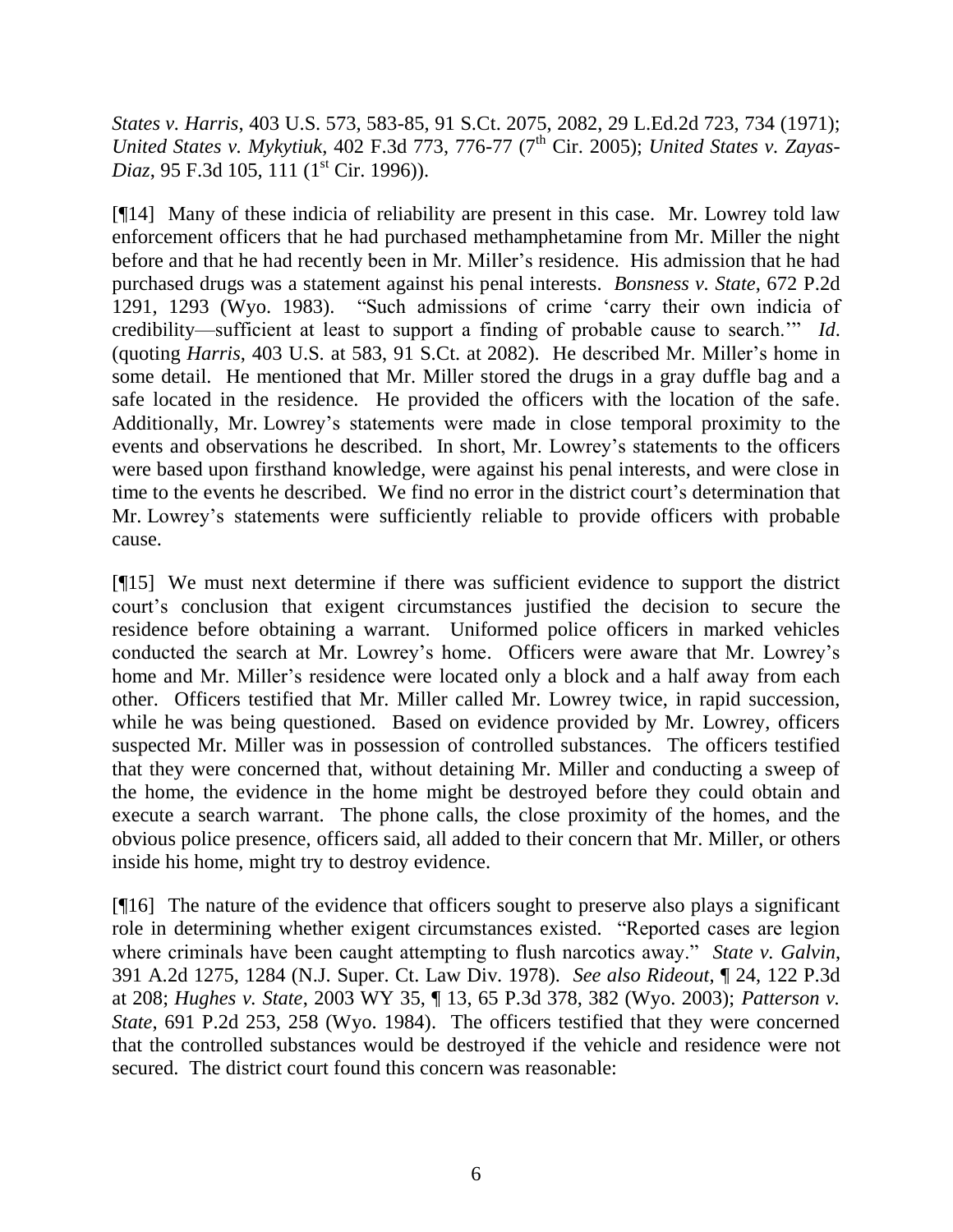Here, the evidence is, we were talking about marijuana and perhaps methamphetamine. And both types – those drugs are easily destroyed. They can be flushed. They can be worked through the garbage disposal. All of those things can happen, and so I don't have any trouble with – or I am not troubled by that fact. Given what the officers believe they were dealing with, the evidence was of a type that certainly was susceptible to being destroyed. I don't have any issue with that.

[¶17] The district court also found that the officers restricted their sweep of the residence to actions which would eliminate those exigent circumstances. As in *Rideout*, the officers did what was necessary to secure Mr. Miller's residence, but otherwise did not conduct a search until they had obtained a warrant. They walked through the residence to ensure that there was no one inside who might destroy evidence or threaten officer safety. The sweep took a total of two minutes. Officers then left the residence and waited outside for the search warrant.

[¶18] The district court properly recognized that the presence of evidence that is easily destroyed does not, by itself, create an exigency justifying a warrantless search. It did, however, conclude that the presence of drugs, along with all of the other circumstances known to the officers at the time, created exigent circumstances justifying the sweep of Mr. Miller's residence. We find no error in this conclusion.

[¶19] Next, we turn to Mr. Miller's assertion that his detention was impermissible under the Fourth Amendment. Because Mr. Miller did not raise this issue with the district court, we review for plain error. "To suppress evidence as the fruit of his unlawful detention or unlawful search, [a defendant] ‗must make two showings: (1) that the detention [or search] did violate his Fourth Amendment rights; and (2) that there is a factual nexus between the illegality and the challenged evidence." *United States v. Jarvi*, 537 F.3d 1256, 1260 (10th Cir. 2008) (quoting *United States v. DeLuca*, 269 F.3d 1128, 1132 ( $10^{th}$  Cir. 2001)). We need not address the first element because Mr. Miller has not satisfied his burden of proving that the challenged evidence bears the requisite causal connection to the detention.

[¶20] In the district court, Mr. Miller asserted that information obtained during the sweep "provided . . . a basis for the search warrant that . . . taints the search warrant and ... all information seized from the search." The district court rejected this argument, noting from the bench, "I didn't hear any testimony, not one bit of anything that the officers saw or seized . . . when they did go through the residence."

[¶21] From our review, it appears that the search warrant affidavit was based solely on the information provided by Mr. Lowrey. Only one paragraph in the affidavit referenced the encounter with Mr. Miller. It states: "Based on the above information, Officers went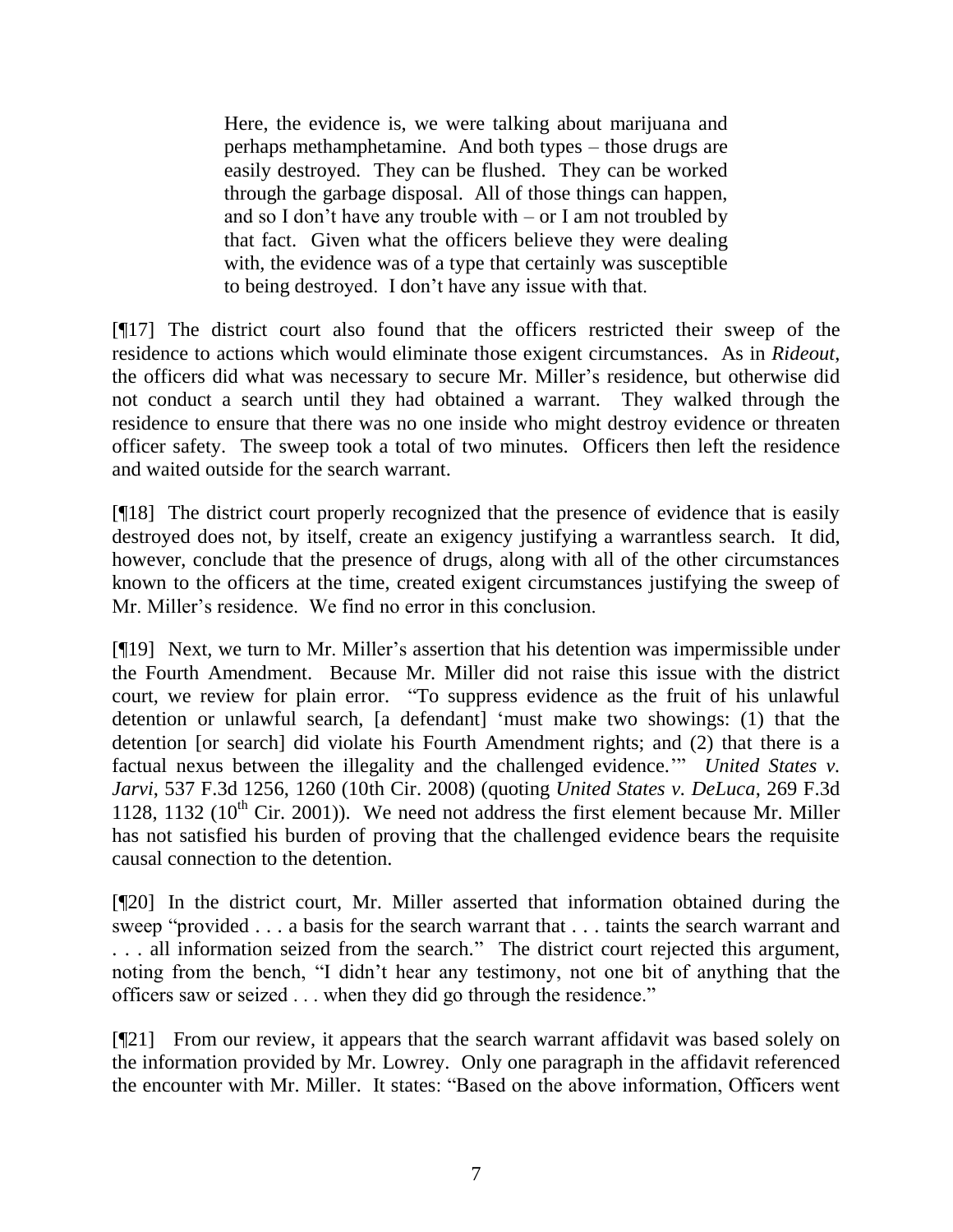to the Miller residence, made contact with Jason Miller, who appeared to be just getting into his vehicle to leave, and secured the residence and the vehicle, while Agents sought to obtain a Search Warrant." In his motion to suppress, Mr. Miller never alleged that law enforcement officers obtained any evidence as a result of his detention.

[¶22] It is undisputed that the challenged evidence was obtained during execution of the search warrant. On appeal, Mr. Miller does not identify any evidence or information that was found during the sweep or his detention that was used to obtain the warrant. He has failed to establish the required nexus between the alleged misconduct and the evidence that he seeks to suppress. We find no error in the district court's denial of his motion to suppress in docket no. 6171.

## **Docket no. 6192**

 $\overline{a}$ 

[¶23] In docket no. 6192, Mr. Miller sought to suppress evidence found as a result of the search of his fiancée's vehicle. The district court denied the motion on the basis that Mr. Miller lacked standing to challenge the search. The district court also found that a warrant was not necessary to search the vehicle because the owner of the vehicle had consented to the search. $5$  On appeal, Mr. Miller claims that the district court erred in denying his motion to suppress. We conclude that Mr. Miller lacked standing to challenge the search and find no error in the district court's denial of the motion.

[¶24] In order to challenge a search as unconstitutional, a defendant must first establish that "he had a reasonable expectation of privacy in the property searched." *Andrews v. State*, 2002 WY 28, ¶ 20, [40 P.3d 708,](http://wyomcases.courts.state.wy.us/applications/oscn/deliverdocument.asp?citeid=365228) 712 (Wyo. 2002). To meet this initial prerequisite, Mr. Miller must demonstrate that he had a subjective expectation of privacy and also a "reasonable expectation of privacy that society is prepared to recognize." *Id*., ¶ 20, [40 P.3d a](http://wyomcases.courts.state.wy.us/applications/oscn/deliverdocument.asp?citeid=365228)t 712-13 (quoting *Dean v. State*, 865 P.2d 601, 613 (Wyo. 1993)). To determine whether a reasonable expectation of privacy exists, this Court examines four factors: (1) the precautions taken to maintain privacy as to the item; (2) the framers' intent when drafting the United States Constitution; (3) the property rights the defendant had in the searched item; and (4) the legitimacy of the defendant's possession of the property searched. *Andrews*, ¶ 20, 40 P.3d at 713. The burden of proving a reasonable expectation of privacy falls on the proponent of the motion to suppress. *Grissom v. State*, 2005 WY 132, ¶ 15, 121 P.3d 127, 133 (Wyo. 2005).

[¶25] Generally, an individual will have a reasonable expectation of privacy in a vehicle

 $<sup>5</sup>$  The State also contended that a search warrant was not necessary because a drug dog had alerted to the</sup> vehicle providing probable cause for the search. The district court did not address that issue and, in light of the result we reach here, it is also unnecessary for us to address it.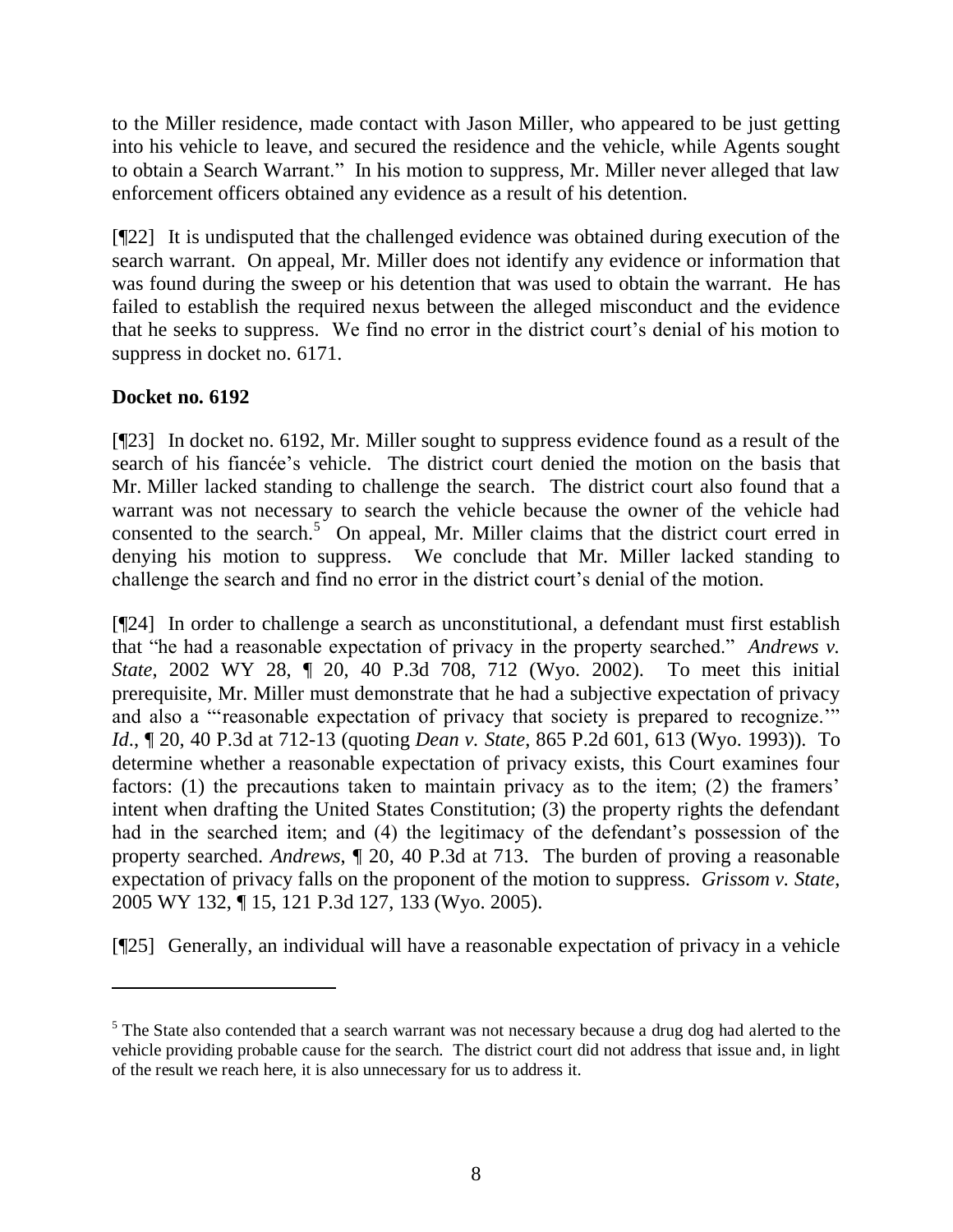if he has an ownership interest in the vehicle or is lawfully present in the car. 6 Wayne R. LaFave, *Search and Seizure* § 11.3(e), at 192 (4th ed. 2004). Our jurisprudence supports this proposition. For example, in *Yoeuth*, ¶ 39, 206 P.3d at 1288, and *Parkhurst v. State*, 628 P.2d 1369, 1374 (Wyo. 1981), the passengers in vehicles had standing to challenge the searches because they were lawfully present in the vehicle at the time of the search. On the other hand, in *Dettloff v. State*, 2007 WY 29, ¶ 16, 152 P.3d 376, 382 (Wyo. 2007) and *Putnam v. State*, 995 P.2d 632, 636 (Wyo. 2000), the defendants lacked standing to challenge the searches because they presented no evidence that they were lawfully present in the vehicle at the time of the search.

[¶26] We note initially that there is some dispute in the record regarding ownership of the vehicle. At the time of the search, the vehicle was parked in the driveway of the fiancée's parents. The keys to the vehicle had been left with the fiancée's mother. When contacted by police, mother told the investigating officer that title to the vehicle was held in her name. At the suppression hearing, mother testified that she had given the vehicle to her daughter. The ownership status of mother was relevant in determining whether mother could consent to the search. It is not relevant in analyzing whether Mr. Miller had a reasonable expectation of privacy in the vehicle. We will assume for purposes of our analysis that the fiancée had an ownership interest in the vehicle.

[¶27] It is undisputed that Mr. Miller did not own the vehicle and was not present in the vehicle either as the driver or as a passenger when the search was initiated. He was not present at any time during the search. Nevertheless, Mr. Miller contends that he had a "possessory interest" in the vehicle. He claims that this "possessory interest" arises because the vehicle was owned by his fiancée, he had used the vehicle in the past, and that his fiancée had given him permission to use the vehicle in the future. Mr. Miller asserts that by virtue of their relationship, he had a reasonable expectation of privacy in the vehicle at the time of the search.

[¶28] Mr. Miller cites two cases to support his position: *United States v. Soto*, 988 F.2d 1548 (10th Cir. 1993) and *United States v. Rubio-Rivera*, 917 F.2d 1271 (10th Cir. 1990). Both cases are easily distinguishable. In both *Soto* and *Rubio-Rivera*, neither defendant owned the vehicle. Nevertheless, both had standing to challenge the searches because each was in possession of the vehicle at the time of the search and had permission from the owner to use the vehicle. *Soto*, 988 F.2d at 1550, *Rubio-Rivera*, 917 F.2d at 1275. Here, Mr. Miller was not present and was not in possession of the vehicle at the time of the search. If a non-owner is not using the vehicle at the time of the search, he does not have a reasonable expectation of privacy. *See State v. Morrill*, 498 A.2d 76, 96 (Conn. 1985) (non-owner, who often used the searched car, lacked standing because he was not using the car at the time of search); *see also Tompkins v. State*, 705 P.2d 836, 843 (Wyo. 1985) (finding no possessory interest when person was neither in possession of nor present in a home, which he did not own, at time of search). The mere fact that Mr. Miller's fiancée owned the vehicle is not by itself sufficient to provide Mr. Miller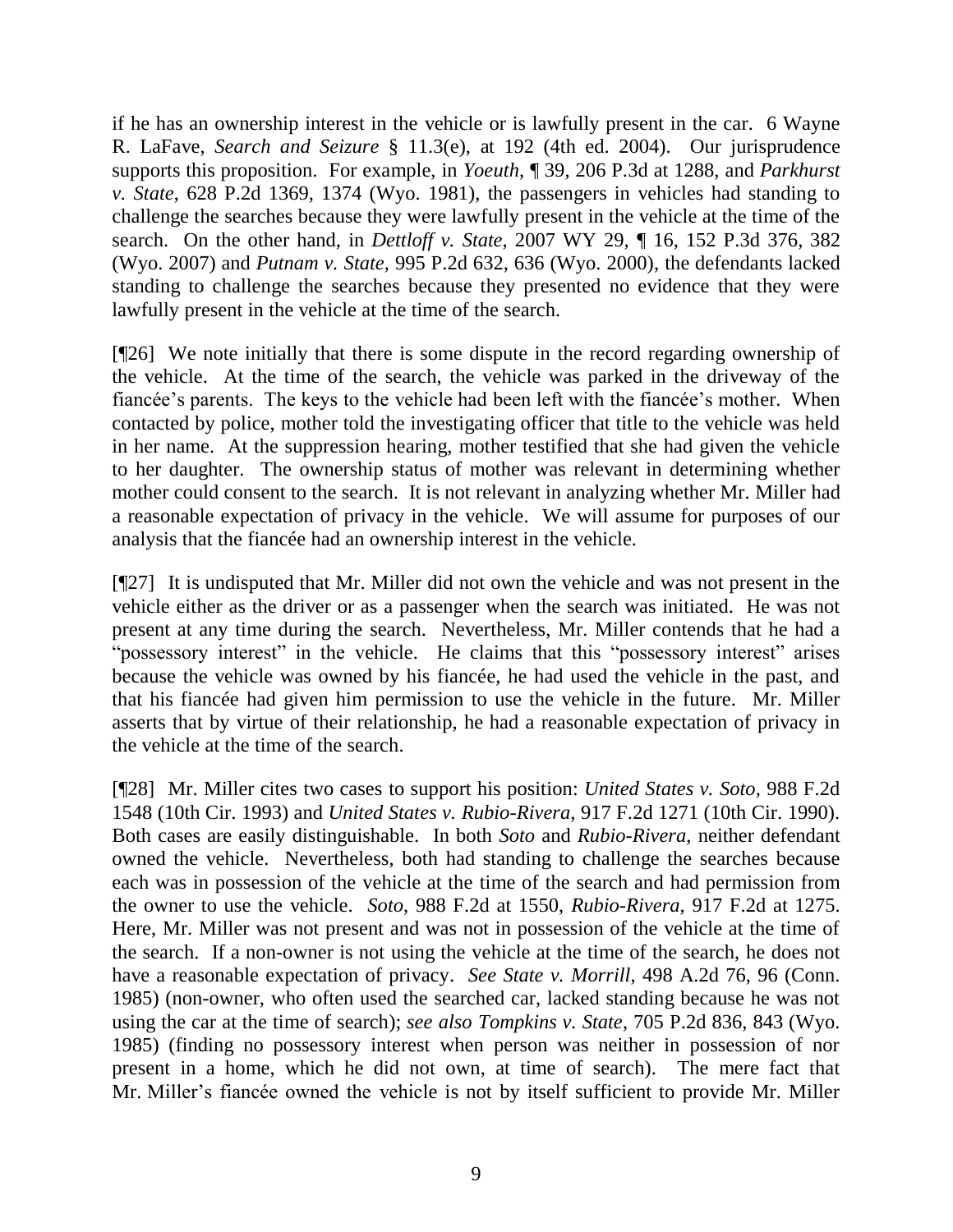with the requisite expectation of privacy. *See Neal v. Acevedo*, 114 F.3d 803, 807 (8<sup>th</sup>) Cir. 1997) ("Neal lacked standing to challenge the search of his fiancée's car."); *Cooks v. State*, 699 P.2d 653, 658 (Okla. Crim. App. 1985) (Appellant lacked standing to object to a search of the car owned by his common-law wife, as he had neither a possessory nor a property interest in the vehicle.); *Anderson v. State*, 992 P.2d 409, 417 (Okla. Crim. App. 1999) ("We are not persuaded by Appellant's argument that he had [privacy] interests merely because his wife purportedly owned the car."). Additionally, permissive use of the vehicle on some prior occasion does not confer on the user either a property or possessory interest in the vehicle: "A person does not have a reasonable expectation of privacy . . . with regard to a car he has permission to use but is not using at the time of the search.‖ *United States v. Smith*, 340 F. Supp. 1023, 1030 (D. Conn. 1972); *see also Morrill*, 498 A.2d at 96 (rejecting defendant's claim that his prior use of his mother's car, together with his continuing permission to use the car, gave him a protected expectation of privacy in the car).

[¶29] We affirm the district court's finding that Mr. Miller did not have a reasonable expectation of privacy in the vehicle. Accordingly, he lacks standing to challenge the search. Because we find Mr. Miller does not have standing to challenge the search of the vehicle, we need not determine whether the officer had consent to search the vehicle or whether the alert of the drug dog provided the officers with probable cause to search the vehicle.

## **B. Speedy Trial**

## *Standard of Review*

[¶30] Mr. Miller asserts a violation of his right to speedy trials in both cases.

We review a speedy trial claim to ensure the mandates of W.R.Cr.P. 48(b) and constitutional guarantees have been met. *Yung v. State*, [906 P.2d 1028,](http://wyomcases.courts.state.wy.us/applications/oscn/deliverdocument.asp?citeid=123535) 1032 (Wyo. 1995). We examine de novo the constitutional question of whether a defendant has been denied a speedy trial in violation of the Sixth Amendment to the United States Constitution and Art. 1, § 10 of the Wyoming Constitution. We review the district court's factual findings for clear error. *Sisneros v. State*, [2005](http://wyomcases.courts.state.wy.us/applications/oscn/deliverdocument.asp?citeid=444873)  [WY 139,](http://wyomcases.courts.state.wy.us/applications/oscn/deliverdocument.asp?citeid=444873) ¶ 16, [121 P.3d 790,](http://wyomcases.courts.state.wy.us/applications/oscn/deliverdocument.asp?citeid=444873) 796-97 (Wyo. 2005); [*State v.*] *Humphrey,* [2005 WY 131,] ¶ 8, 120 P.3d [1027,] 1029 [(Wyo. 2005)].

*Humphrey v. State*, 2008 WY 67, ¶ 18, 185 P.3d 1236, 1243 (Wyo. 2008).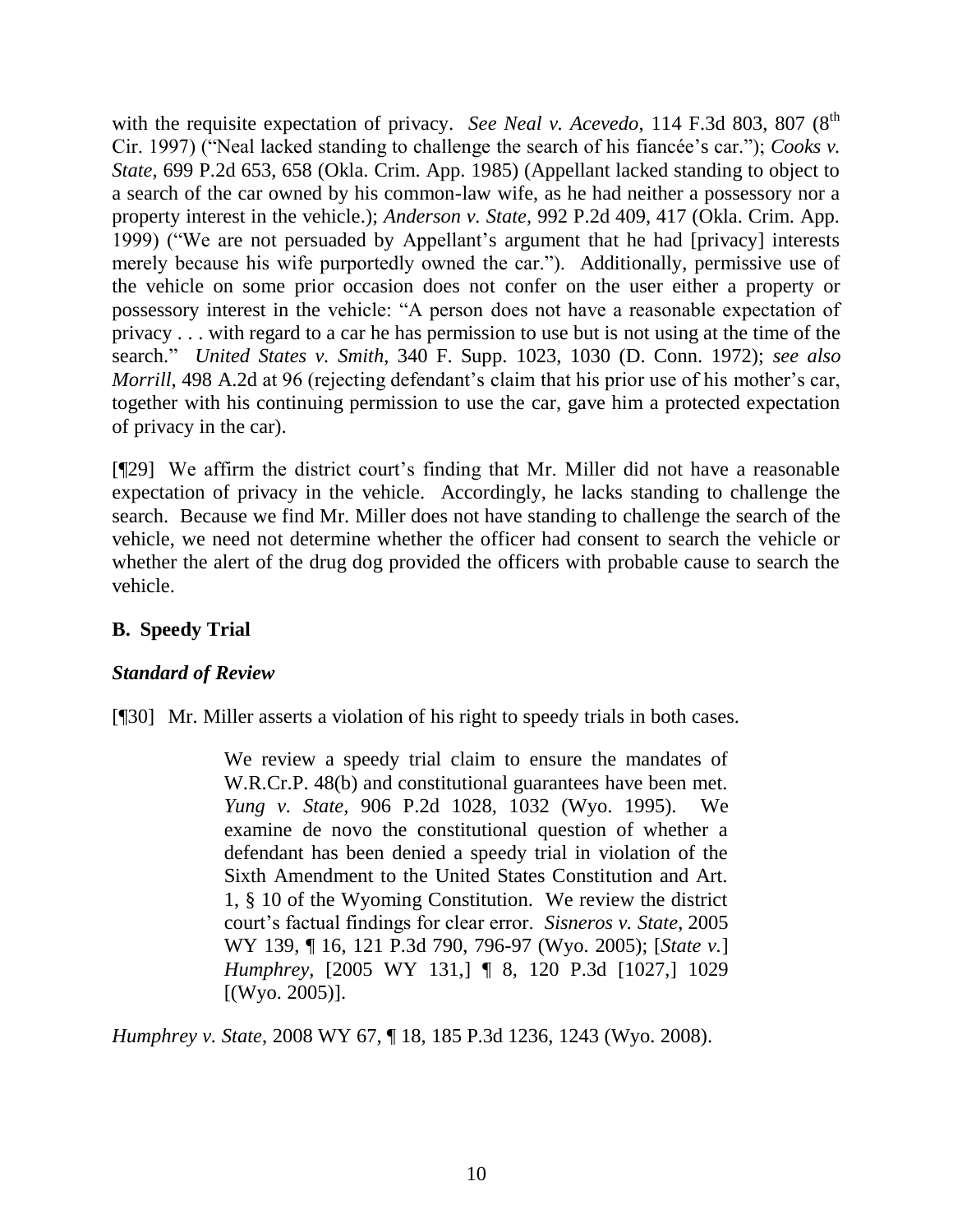### **Docket No. 6192**

[¶31] Mr. Miller entered a plea of *nolo contendere* in docket no. 6192. A plea of *nolo contendere* has the same effect as a plea of guilty, including waiver of non-jurisdictional defenses. *Meyers v. State*, 2005 WY 163, ¶ 14, 124 P.3d 710, 715 (Wyo. 2005); *Ochoa v. State*, 848 P.2d 1359, 1361-62 (Wyo. 1993). A claim of violation of the right to a speedy trial is a non-jurisdictional defense*. Cohee v. State*, 2005 WY 50, ¶ 13, 110 P.3d 267, 272 (Wyo. 2005); *Davila v. State*, 831 P.2d 204, 206 (Wyo. 1992).

[¶32] This plea of *nolo contendere* was made pursuant to W.R.Cr.P. 11(a)(2) which allows a defendant to plead guilty while reserving the right to seek review on appeal of any specified pretrial motion. *Morgan v. State*, 2004 WY 95, ¶ 23, 95 P.3d 802, 808 (Wyo. 2004). We have said, however, that "a conditional plea of guilty does not provide *carte blanche* permission for the appellant to present any and all arguments on appeal." *Id.,* ¶ 24, 95 P.3d at 808; *see also Bailey v. State*, 12 P.3d 173, 177 (Wyo. 2000). An appellant may only raise arguments clearly presented before the district court. *Morgan*, ¶ 24, 95 P.3d at 808-09. In this case, Mr. Miller entered a conditional plea in docket no. 6192 reserving only the right to appeal from the adverse resolution of the motion to suppress evidence found in his fiancée's vehicle. He did not assert a speedy trial defense in the district court and did not reserve his right to assert that issue on appeal. Mr. Miller has waived his right to appeal this issue in docket no. 6192.

### **Docket No. 6171**

[¶33] Mr. Miller proceeded to trial and was convicted by a jury in docket no. 6171. The record reflects he signed two waivers of the right to a speedy trial in this case —the first in April 2007 and the second in October 2007. The April document, entitled "Waiver of Speedy Trial," is signed by both Mr. Miller and his counsel. It stated, in full:

> The Defendant, having first been fully advised of his constitutional right to a speedy trial, hereby knowingly, intelligently and voluntarily waives his right to a speedy trial in the above-captioned matter.

[¶34] Mr. Miller, and his new counsel, signed a second "Verified Waiver of Speedy Trial" in October 2007. This document stated:

> I, JASON MILLER, Defendant in the above entitled matter Waive my right to a Speedy Trial in this matter as follows:

> 1. I understand that I have been charged with the crime(s) of Possession of a Controlled Substance with Intent to Deliver-Marijuana, W.S. 35-7-1031(a)(ii), Possession of a Controlled Substance-Methamphetamine, W.S. 35-7-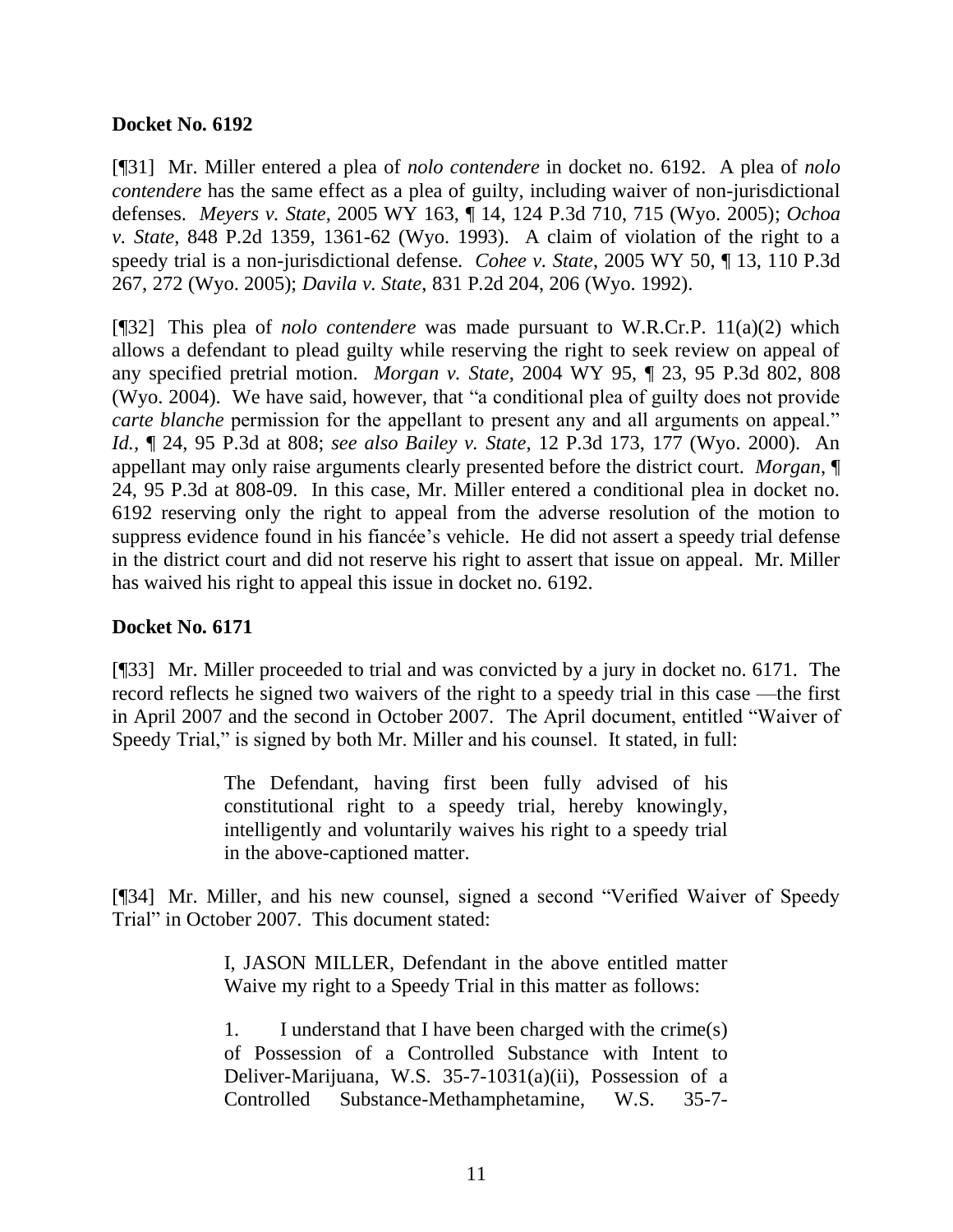$1031(c)(i)(C)$  and Possession of a Controlled Substance-Psilocybin, W.S. 35-7-1031(c)(i)(A).

2. I have been advised that I have a right to a jury trial within 180 days of the date of my arraignment, and that I can demand that my trial take place within that 180 day time limit.

3. After consultation with my attorney, I agree to waive my right to have a jury trial within 180 days of arraignment as provided by Rule 48(b), Wyoming Rules of Criminal Procedure.

[ $[$ ] Mr. Miller does not challenge the validity of the waivers.<sup>6</sup> Instead, he contends that, in general, the right to a speedy trial may not be waived prospectively. He supports this assertion with the decision of the Court of Appeals for the Tenth Circuit in *United States v. Williams*, 511 F.3d 1044 (10th Cir. 2007). In *Williams*, the Tenth Circuit held that a defendant's prospective waiver of speedy trial was invalid. 511 F.3d at 1054-55. In doing so, it relied upon the United States Supreme Court's holding in *Zedner v. United States*, 547 U.S. 489, 126 S.Ct. 1976, 164 L.Ed.2d 749 (2006), that a defendant may not prospectively waive the application of the Speedy Trial Act of 1974, 18 U.S.C. § 3161 *et seq.*

[¶36] Although Mr. Miller presents no Wyoming case law or statute indicating that a defendant may not execute a prospective waiver, his assertion that a speedy trial cannot be waived indefinitely does have some merit. *See, e.g.*, *State v. Rose*, 202 P.3d 749 (Mont. 2009). A signed waiver of a speedy trial does not give the State free reign to delay a defendant's trial unreasonably for all time. The cases Mr. Miller relies upon, however, are distinguishable. First, *Williams* and *Zedner* both interpret the Speedy Trial Act, a law of federal criminal procedure that does not apply to proceedings in Wyoming state courts. Second, the defendants in *Williams* and *Zedner* suffered delays after waiving their rights to a speedy trial that far exceeded the allowable delay under the applicable rule.<sup>7</sup> Zedner went to trial more than six years after waiving his right to a

 $\overline{a}$ 

 $6$  At the district court level, Mr. Miller asserted that he signed the first waiver because he was "threatened" by his then current counsel. The district court addressed this claim in open court and found Mr. Miller signed the waiver voluntarily. Mr. Miller does not challenge the district court's resolution of this issue.

<sup>&</sup>lt;sup>7</sup> The Speedy Trial Act requires a defendant be brought to trial within 70 days of the filing of an indictment, or from the date of the defendant's initial appearance, whichever occurs later. 18 U.S.C. §  $3161(c)(1)$ .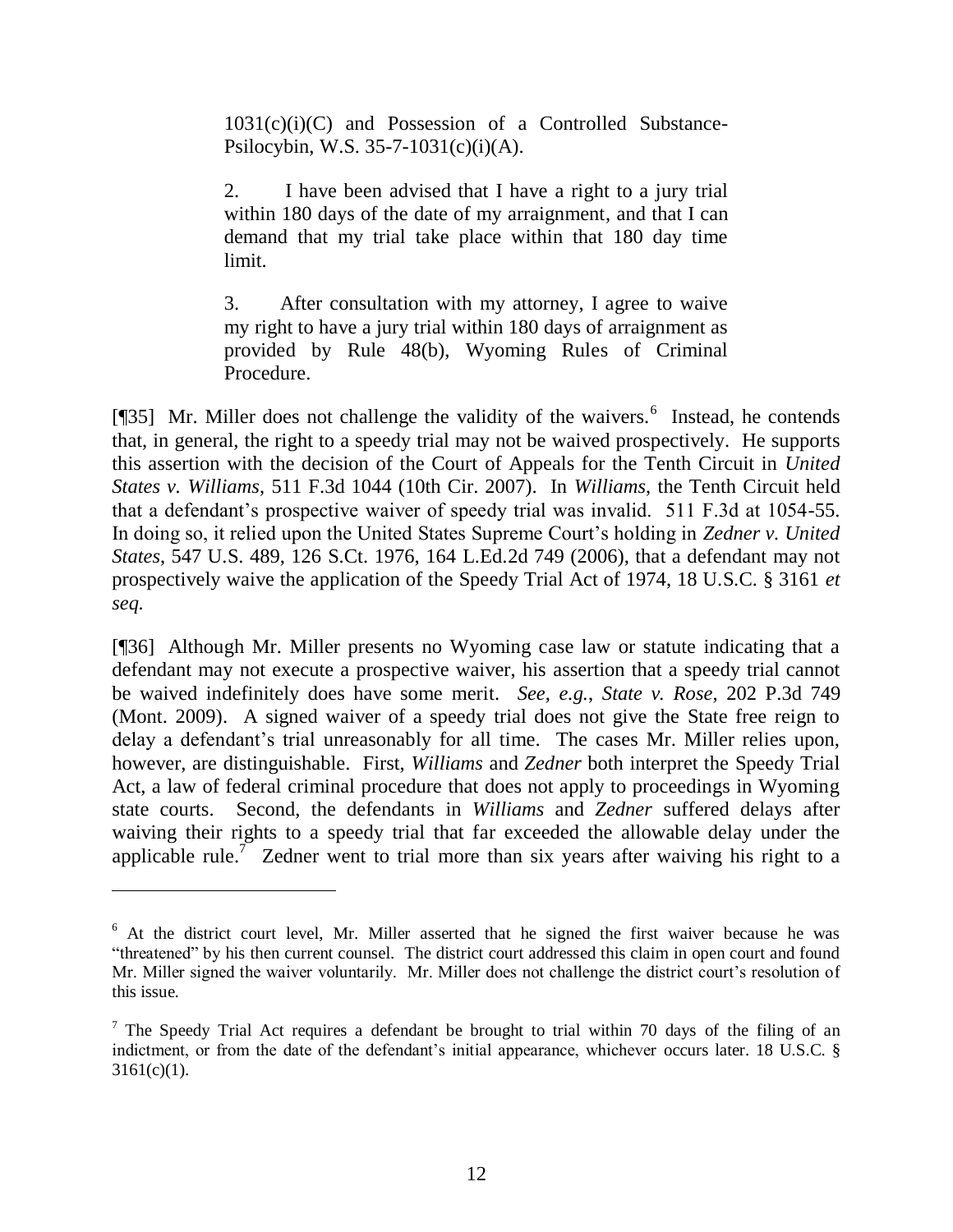speedy trial and Williams waited 252 days. Mr. Miller did not suffer comparable delays under W.R.Cr.P. 48(b).

[¶37] Other than quoting the language of the rule and claiming that the right to a speedy trial cannot be waived prospectively, Mr. Miller does not claim a violation of W.R.Cr.P. 48(b). Significantly, he does not contend that his trial was delayed more than 180 days after each waiver or that the delay violated W.R.Cr.P. 48(b) in some other manner. Accordingly, we will not consider the matter further. We do note that when all properly excluded time is accounted for, including defense counsel's request for a mental examination and motions for continuances to allow new defense counsel adequate preparation time, Mr. Miller's trial was held well within the 180-day mandate of W.R.Cr.P. 48(b).

[¶38] We move next to Mr. Miller's contention that his constitutional right to a speedy trial was violated. In determining whether a constitutional violation of the right to a speedy trial has occurred, we are guided by the four-factor test set out in *Barker v. Wingo*, 407 U.S. 514, 92 S.Ct. 2182, 33 L.Ed.2d 101 (1972). That test requires us to evaluate the following factors: (1) the length of the delay; (2) the reason for the delay; (3) defendant's assertion of the right; and (4) prejudice to the defendant. *Harvey v. State*, 774 P.2d 87, 92 (Wyo. 1989) (citing *Barker*, 407 U.S. at 530, 92 S.Ct. at 2192). These factors are considered together and balanced in relation to all relevant circumstances. *Berry v. State*, 2004 WY 81, ¶ 31, 93 P.3d 222, 231 (Wyo. 2004). The burden of proving prejudicial delay from a speedy trial violation lies with the defendant. *Rodiack v. State*, 2002 WY 137, ¶ 11, 55 P.3d 1, 3 (Wyo. 2002).

# **Length of Delay**

[¶39] The first factor, length of delay, is a threshold requirement. *Barker*, 407 U.S. at 530, 92 S.Ct. at 2192. Only if the length of delay is "presumptively prejudicial" will an examination of the remaining three factors be necessary. *Id*. The constitutional right to a speedy trial attaches at the filing of a criminal complaint or the arrest of the defendant, whichever occurs first. *Humphrey*, ¶ 21, 185 P.3d at 1244; *Strandlien v. State*, 2007 WY 66, ¶ 8, 156 P.3d 986, 990 (Wyo. 2007); *Jennings v. State*, 4 P.3d 915, 921 (Wyo. 2000). Mr. Miller was arrested on charges in docket no. 6171, on October 24, 2006, and was brought to trial on March 11, 2008, a delay of 504 days. We have previously found that a 500-day delay is presumptively prejudicial. *Campbell v. State*, 999 P.2d 649, 655-56 (Wyo. 2000). We therefore move forward and examine the remaining factors of the *Barker* test.

## **Reason for Delay**

[¶40] In reviewing the reason for delay, we examine which party was responsible for the delay. We have previously noted: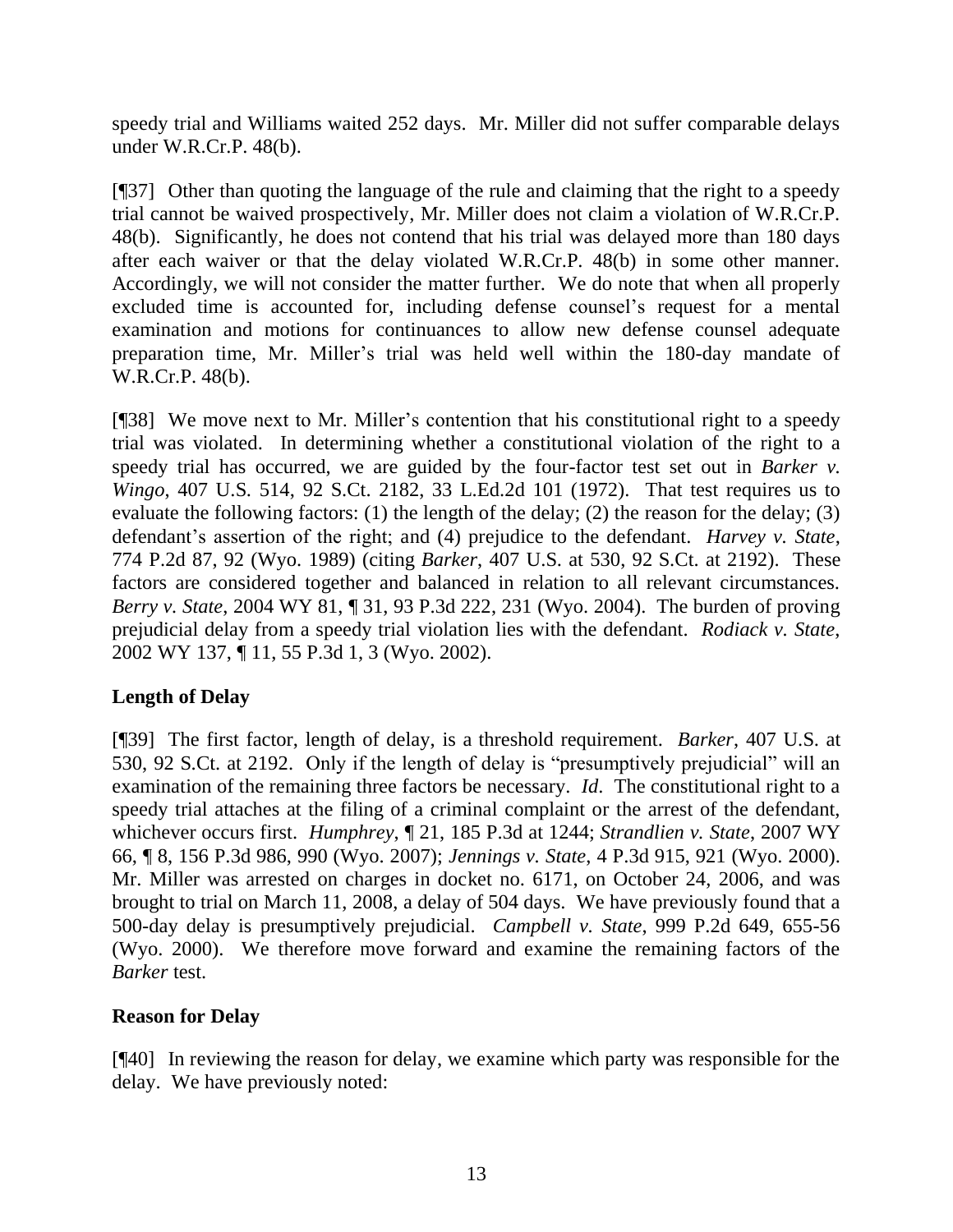A deliberate attempt to delay the trial in order to hamper the defense should be weighted heavily against the government. A more neutral reason such as negligence or overcrowded courts should be weighted less heavily but nevertheless should be considered since the ultimate responsibility for such circumstances must rest with the government rather than with the defendant. Finally, a valid reason, such as a missing witness, should serve to justify appropriate delay.

*Wehr v. State*, 841 P.2d 104, 112-13 (Wyo. 1992) (quoting *Barker*, 407 U.S. at 531, 92 S.Ct. at 2192). We have also stated "[u]nquestionably, delays attributable to the defendant may disentitle him to speedy trial safeguards.‖ *Berry*, ¶ 35, 93 P.3d at 232. Delays attributable to changes in defense counsel, to the defendant's requests for continuances, and to the defendant's pretrial motions are all considered delays attributable to the defense. *Strandlien*, ¶ 12, 156 P.3d at 991.

[¶41] A review of the record shows most of the delay was attributable to Mr. Miller's six changes in defense counsel and the requests by the defense to allow adequate time for new counsel to prepare for trial. Delays due to changes in defense counsel weigh against the defendant in a speedy trial analysis. *Berry*, ¶ 35, 93 P.3d at 232. Adding to the delay, the district court, at the request of defense counsel, ordered Mr. Miller to undergo a competency examination. The examination caused an additional delay of 50 days. Delays attributable to competency evaluations fall into the "neutral" category in the *Barker* balancing test. *Potter v. State*, 2007 WY 83, ¶¶ 30, 37, 158 P.3d 656, 664-65 (Wyo. 2007). Mr. Miller identifies no delays attributable to the State or the district court. This factor weighs substantially in the State's favor.

## **Defendant's Assertion of the Right**

[¶42] Mr. Miller signed two waivers of his right to a speedy trial. He did not otherwise bring any speedy trial claims to the attention of the district court. This factor weighs substantially in favor of the State.

## **Prejudice to the Defendant**

[¶43] The last *Barker* factor, prejudice to the defendant, is evaluated in light of the interests the speedy trial right was designed to protect: "(i) to prevent oppressive pretrial incarceration; (ii) to minimize anxiety and concern of the accused; and (iii) to limit the possibility that the defense will be impaired.‖ *Barker*, 407 U.S. at 532, 92 S.Ct. at 2193.

[¶44] Mr. Miller makes no argument that his pretrial incarceration was oppressive and we will not consider it further. When examining the anxiety and concern of the accused, this Court has said "because a certain amount of pretrial anxiety naturally exists, a defendant must demonstrate he 'suffered prejudice in an extraordinary or unusual